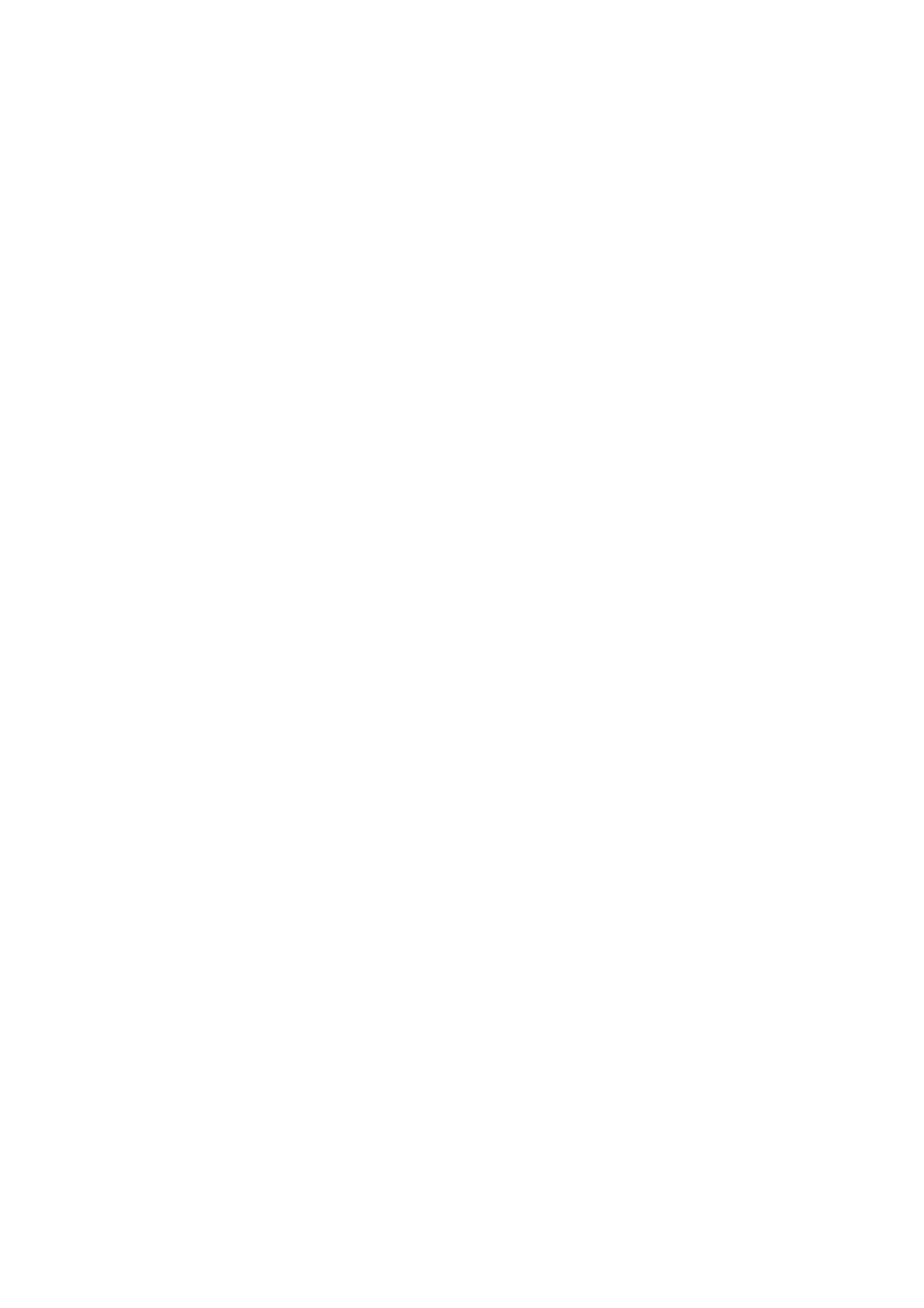#### **PUBLIC QUESTIONS TO CABINET – 26 MAY 2022**

#### **Question 1**

#### **From: anonymous (name and address supplied) To: cabinet member, children and families**

How long is a reasonable delay between the Council being alerted to a safeguarding risk to children and the Council taking action to prevent avoidable harm from the identified risk?

#### **Response**

In all cases the Local Authority has to ensure interventions are proportionate and considered; time is one of the factors which forms part of this deliberation. Statutory guidance allows for a varied level of different responses to safeguarding risks ranging from a number of hours to a number of weeks depending on circumstances (for instance an Initial Child Protection Conference needs to take place within 3 weeks of a multi-agency Strategy Meeting). In all cases, the Local Authority works in collaboration with other agencies and at times it is other agencies who are better able to take immediate actions (for instance for the police to exercise their powers of police protection). By working together with other agencies the Local Authority seeks to mitigate risks so far as is reasonably possible.

#### **Question 2**

#### **From: Mr P McKay, Leominster To: cabinet member, infrastructure and transport**

Thank you for seeing the benefit of linking the 'Highways and public rights of way map' with open spaces maps, and asking officer to explore the possibility of developing this integrated approach. Would you also consider asking officer as part of this integrated approach to include making provision to show unadopted 'Highways not maintainable at public expense', with an appropriately coloured line, to avoid them appearing to be a gap in connectivity, even though some have public street lights, are shown with pink line, etc., on other pages?

#### **Response**

I am pleased that the intended integration of the open spaces map and Public Rights of Way map has been well received, work is still in progress to achieve this. I am pleased to be able to inform you that "highways not maintainable at public expense" are already incorporated on the integrated mapping system, and are shown in pink.

#### **Question 3**

#### **From: Ms J Liddle, Ledbury To: cabinet member, health and adult wellbeing**

What plans does Herefordshire Council have to develop its Domestic Abuse Strategy and adopt the approach of Plymouth by becoming an authority that is pro-active and explicit in its commitment to tackling violence against women and girls? [\(https://www.plymouth.gov.uk/newsroom/pressreleases/councilunitedfightingviolenceaga](https://www.plymouth.gov.uk/newsroom/pressreleases/councilunitedfightingviolenceagainstwomenandgirls) [instwomenandgirls](https://www.plymouth.gov.uk/newsroom/pressreleases/councilunitedfightingviolenceagainstwomenandgirls) ) Taking a public stand and maintaining that clear commitment sends out a valuable message to those who see domestic abuse as not really an issue in the county.

#### **Response**

Domestic Abuse is one type of gendered crime that falls within the umbrella of Violence Against Women and Girls. In line with the Domestic Abuse Act 2021 our local strategy is based on the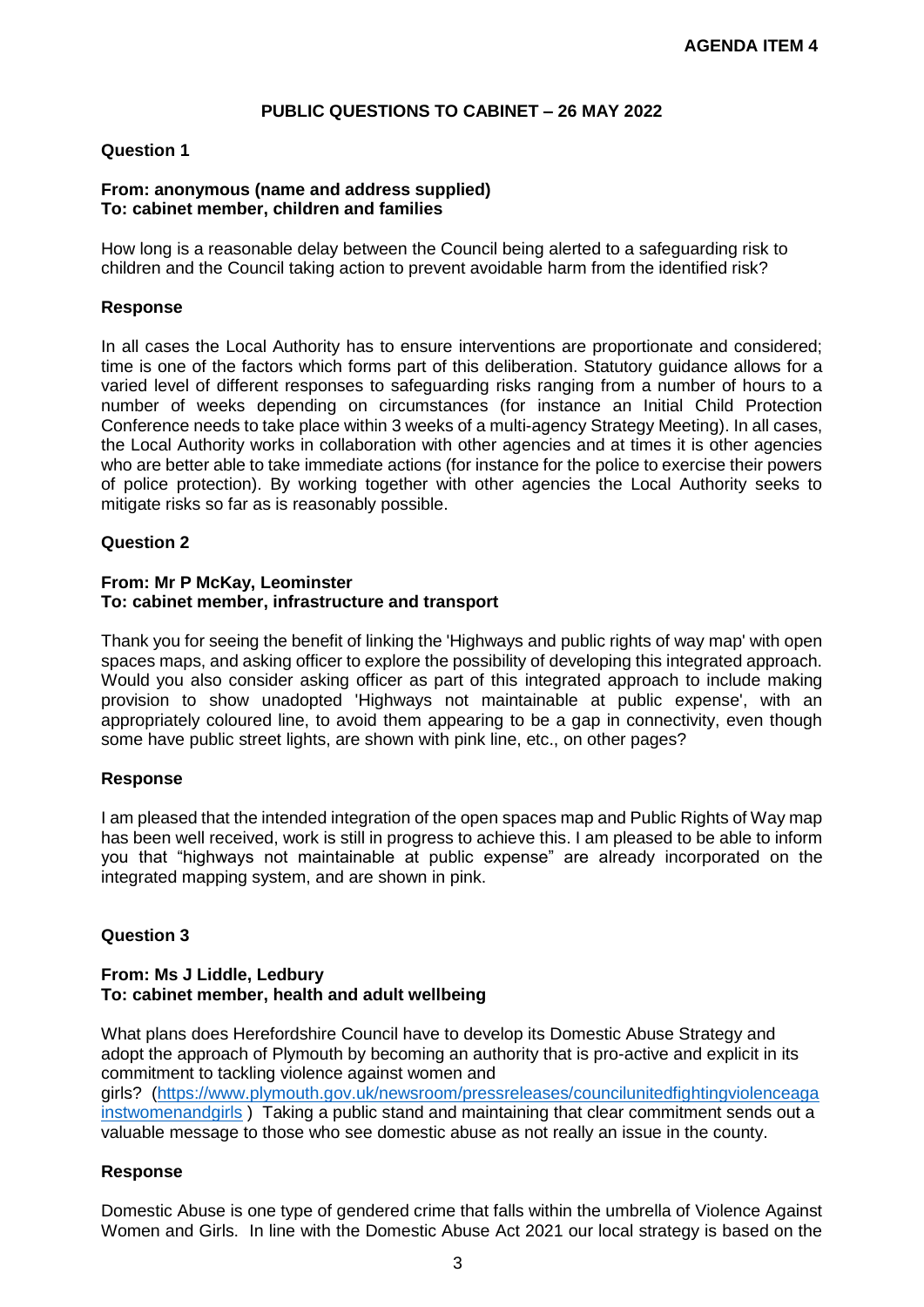new broader definition of domestic abuse which removes some of the emphasis on gendered abuse. The council acknowledges however that there is a need to consider separately the issues specifically faced by women and girls and is committed to working with our partners to ensure strong leadership and effective working relationships.

The Council is committed to supporting the strategic priorities of Herefordshire Community Safety Partnership, as outlined in their strategy for 2021/2024, which specifically include violence against women and girls and sexual violence.

Thank you for drawing our attention to the Plymouth approach, we will look into how this approach could benefit Herefordshire.

#### **Question 4**

#### **From: Ms S Meia, Leominster To: cabinet member, health and adult wellbeing**

Why do the statistics in the Council's Domestic Abuse Strategy cite the gender of the victims (70% are women) but not that of the perpetrators?

#### **Response**

The statistics included in the Strategy are taken from the needs assessment which was carried out in 2021. There is a statutory requirement to refresh the local needs assessment yearly which provides an opportunity for more detailed data to be included going forward.

The Council recognises that comparing more detailed data helps to understand the nature of abuse, avoid inaccurate assumptions and develop local strategy and policies that address the needs of the population.

The current needs assessment focused on the demand placed on numerous domestic abuse services within Herefordshire and the expected prevalence of domestic abuse in the county. We will provide the breakdown of the gender of perpetrators in the final strategy.

#### **Question 5**

#### **From: Dr R J McLean, Leominster To: cabinet member, health and adult wellbeing**

Given that local authority resources are limited, of the four priorities in the Council's Domestic Abuse Strategy, how will you prioritise between the four priorities?

#### **Response**

The Council's strategy for Domestic Abuse has been written in consultation with strategic partners with priorities that incorporate the roles of these partner agencies. The partnership approach to tackling domestic abuse ensures that no single agency is responsible alone for delivering against priorities and associated outcomes therefore, the Council will lead on some priorities with partner agencies leading on others. Progress on priorities and measurement of outcomes is reported through the Local Partnership Board which is a statutory requirement in the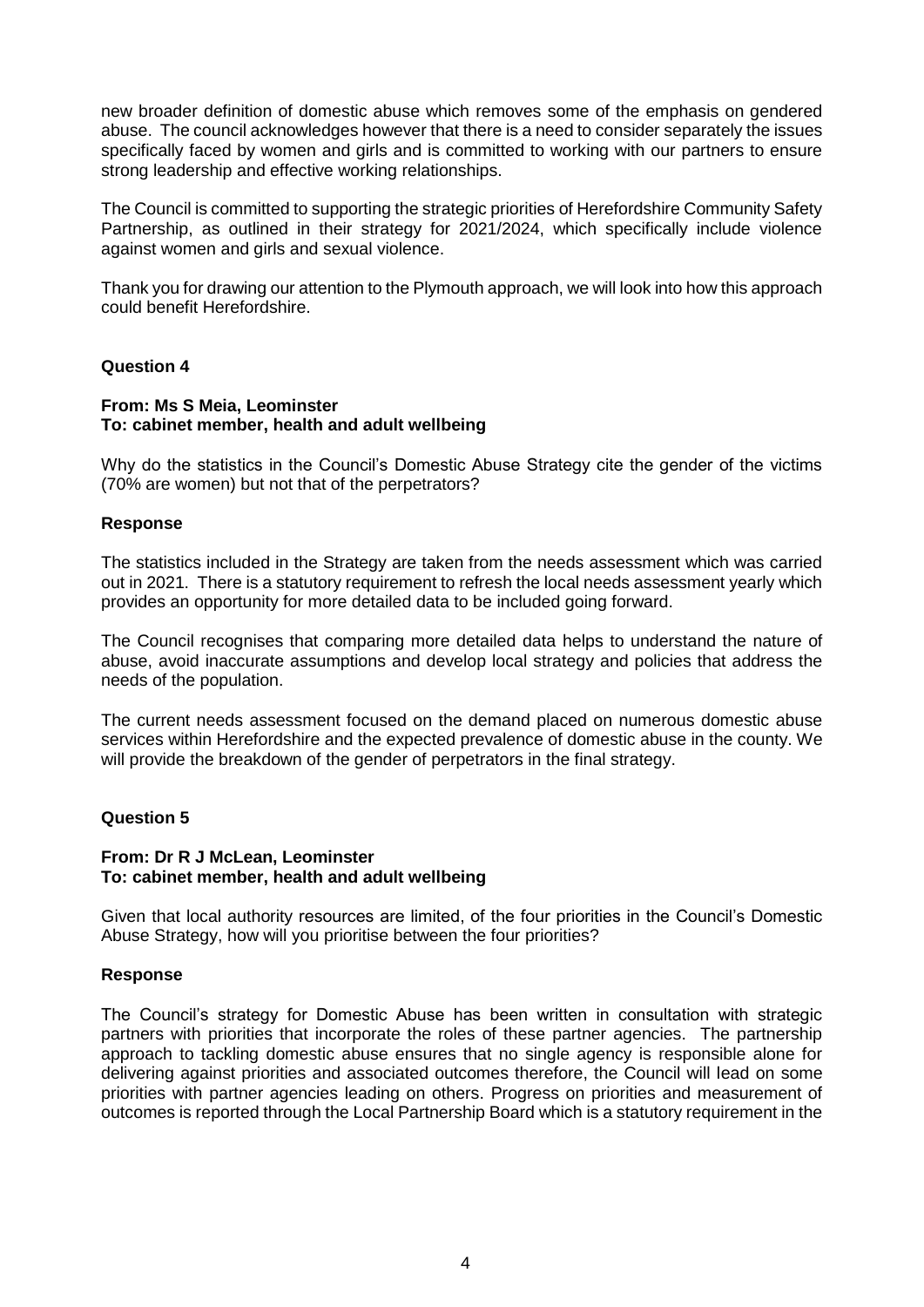Domestic Abuse Act 2021. The Partnership will utilise resources and be flexible in its approach to the priorities based the emerging evidence.

#### **Question 6**

#### **From: Ms R Farkas, Sutton St Nicholas To: cabinet member, health and adult wellbeing**

As we know that a significant proportion of children on statutory plans (including those in care or on the cusp of care) are from homes where domestic abuse is a key issue, to what extent does the authority see investment in addressing domestic abuse effectively for those families as an opportunity to avoid more costly interventions in the medium term?

#### **Response**

The Council is committed to safeguarding children and adults at risk of domestic abuse. Providing timely support to victim-survivors through both statutory agencies and commissioned services is vital. The council recognises that many children are affected by a toxic trio of issues within their family or home including domestic abuse. In light of this the Edge of Care team was established in 2019, the objective of the Service is to reduce the problematic domestic abuse, drug or alcohol and inter-related behaviours in order to reduce the risk of becoming Looked After Children, and to enable successful reunification of families.

The Council recognises that there is additional work required to identify domestic abuse at the earliest possible stage and to this end is in discussion with West Mercia Women's Aid to explore options for workforce development specifically for those practitioners working with vulnerable children and young people.

Intervening and supporting effectively may also reduce longer term costs but this is a secondary consideration.